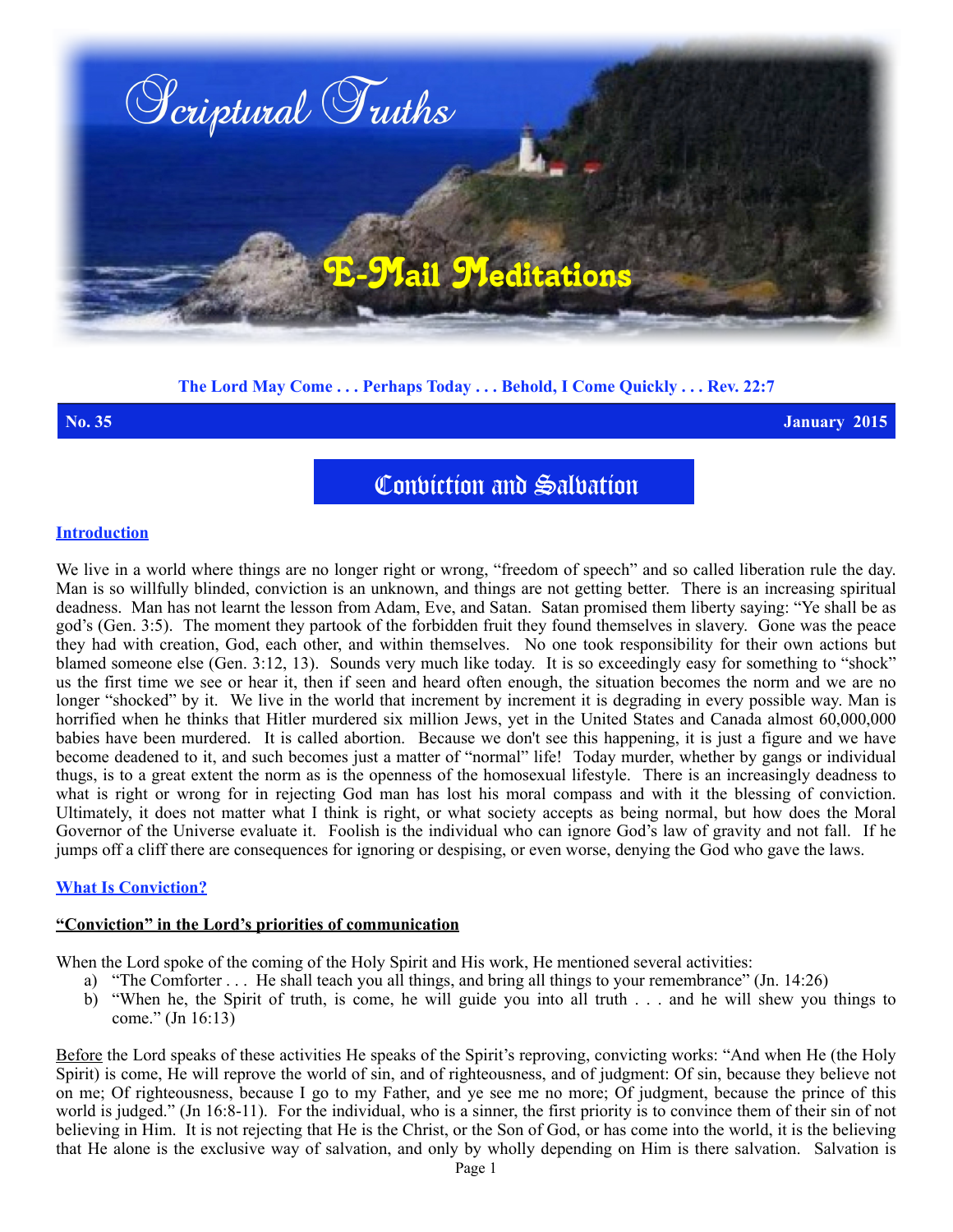never the work of Christ supplemented by my works, an intimation that His finished work of being a substitute for sinners is not sufficient. What an insult to God and Christ.

# **What conviction is, or is not**

Conviction of sin is not just having a guilty conscience or being ashamed of the wrongs committed. Neither is it the sense of consternation and dread due to the knowledge that sin will be punished. Neither is it the knowledge of right and wrong, yet conviction will possibly result in these responses.

Conviction is that work of the Holy Spirit that produces an inward burdened awareness of personal guilt which will result in varying degrees of being distraught because of personal rebellion against God, and the conscious awareness of the approaching judgment for my sin. It can result in an intense uneasiness which cannot be explained, an awakening of the memory of activities long forgotten which can result in even deeper desolation, and like Pilgrim in Pilgrim's Progress feel a burden of such despair that all the individual longs for is relief from the burden of sin.

There is the recognition that meeting the holy God is too dreadful to contemplate, and sin, no matter how insignificant it seemed at the time, rises like a mountain before ones eyes. All self effort to get release mocks the burdened soul. All religious activities leave one empty and no earthly entertainment, irrespective of how exciting and satisfying it was before, it is now obnoxious.

# **Why Does the Holy Spirit Convict?**

The nearest picture is that of a law court. The prosecuting lawyer presents evidence upon evidence of crimes committed while the individual knows there is no defense, no appeal, for he is fully aware of his personal guilt of every crime. In conviction of sin, the Holy Spirit is the prosecuting attorney as the individual hears the condemning charges. There are not a few, but as He in factuality brings before the court of God and the individual the sins of lies, stealing, taking God's name in vain, covetousness, all accumulated through the days, weeks, months, and years. It is not a few foolish wrongs but serious acts of disregard for God and His laws. Then He presents the most serious charge of all; "Guilty of crucifying and rejecting the Son of God as Saviour". The individual stands before the God who gave His Son, standing before the Christ who bore sin's penalty for the individual, then the foolishness of rejection fills the soul.

Then the Holy Spirit points the individual to the "old Rugged Cross", and looking at it there is seen the Saviour in agony, forsaken by God, and bearing the penalty for their sins. At that "old rugged cross" they listen to Him speak and He cries loud enough for them to hear: "Father forgive them they know not what they do" (Lk. 23:34), that is, they do not understand the seriousness of their rebellion. Then as it were looking down from that accursed tree, He informs the individual the most wonderful burden relieving news. It is in two parts:

- a) There is a way for forgiveness, to have the record of all the crimes ever committed completely blotted out.
- b) It is a free gift, a glorious offer of generosity and love waiting to be accepted.

The Holy Spirit opens sin blinded eyes to see that on that cross Christ paid the price and offers to the individual the free gift of forgiveness, liberation, and the assurance that they shall never come under the wrath of God, the relief in knowing that their sins are gone.

There is a story told of Corrie Ten Boom whose family was responsible for securing the deliverance of many Jews from Nazi Germany. On a certain day when in the concentration camp, she was brought into the commandant's office where he showed her a piece of notepaper. She knew what it was, for there in his hand was a paper and written in her handwriting was the names of the Jews she had helped. The penalty was death. For reason unknown the commandant looked at her, and then taking the paper threw it in the fire. At that moment the condemnation against her was removed. The apostle Paul informs us that on the cross of Calvary the Lord took the handwriting that was against us, that bore witness to our guilt, and took it out of the way by bearing the penalty of our Hell for all eternity: "And you, being dead in your sins and the uncircumcision of your flesh, hath he quickened together with him, having forgiven you all trespasses; Blotting out the handwriting of ordinances (laws) that was against us, which was contrary to us, and took it out of the way, nailing it to his cross." (Col. 2:13, 14)

## **The Great Salvation**

God now offers to the whosoever the gift of eternal life. At this time of year millions of people across the world will be offered gifts, some will be small tokens of friendship and love, others will be treasures as long as life lasts, but before they can be the individuals the proffered gift must be received. God holds out to each individual the gift of eternal life, the